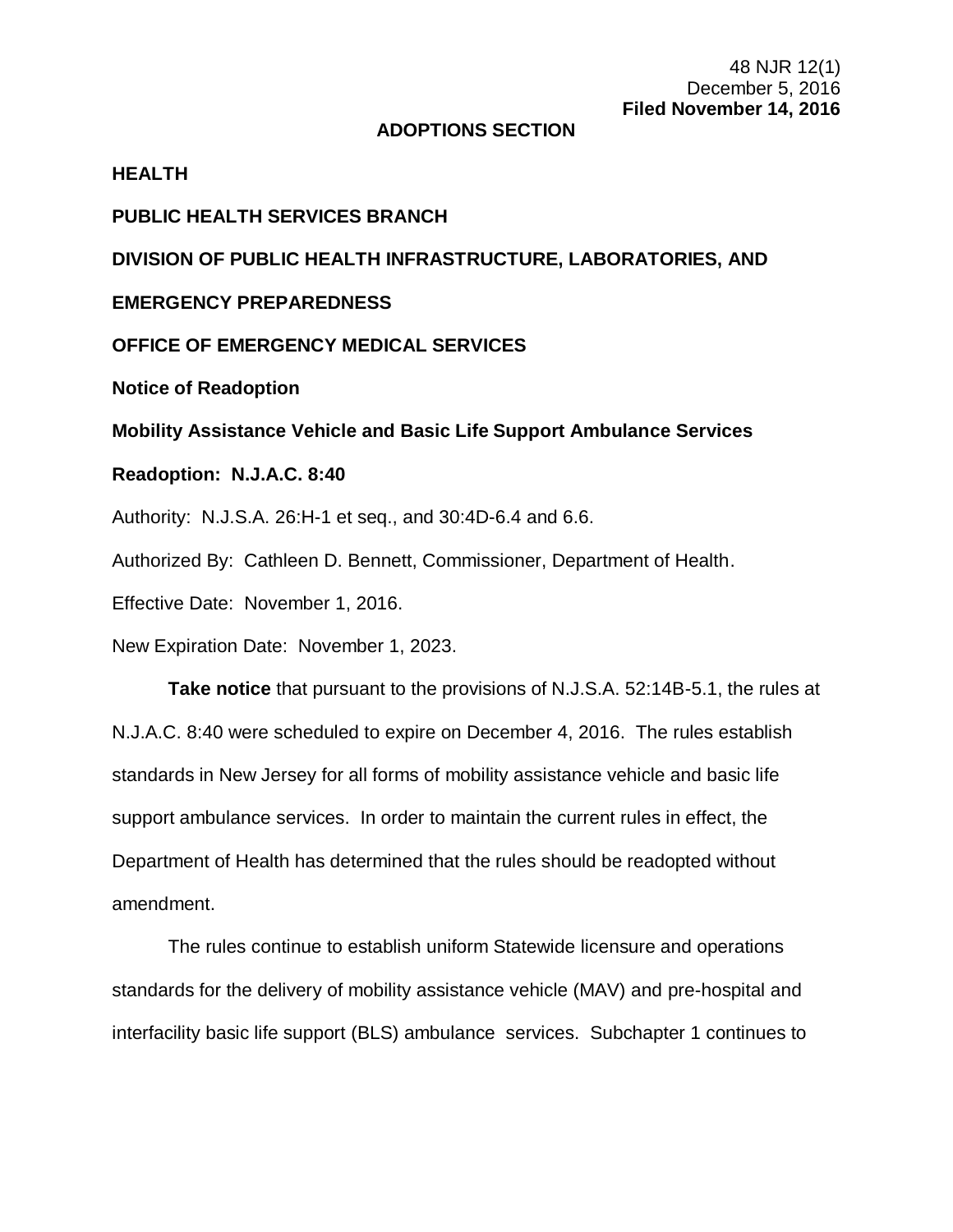state the authority, scope, and purpose, defined terms, and formal waiver procedures for the benefit of MAV and BLS providers.

Subchapter 2 continues to provide rules for license applications, including general licensing information, licensure exceptions, licensure and administrative fees, and general vehicle inspection and provider audit information.

Subchapter 3 continues to provide general administrative, crewmember, and vehicle requirements. This includes requirements for the provider's standard operating procedures, business location(s), insurance coverage, advertising restrictions, patient care reports, reportable events, maintenance of records, biomedical equipment testing and maintenance, personnel files, vehicle out-of-service logs, and other administrative standards.

Subchapter 4 continues to provide crewmember requirements and equipment and vehicle standards. This includes minimum crewmember configuration, safety and competencies, vehicle registration, safety sanitation, construction, heat and air conditioner standards, pneumatic testing of respiratory devices and equipment, physical behavioral restraints, and accommodations for service dogs.

Subchapter 5 continues to provide for the requirements of mobility assistance vehicle services. This includes scope and purpose, patient restrictions, crewmember requirements and duties, oxygen administration, patient transport devices, ramps and lifts, patient compartment requirements, vehicle markings, and two-way communications.

Subchapter 6 continues to provide for the requirements of basic life support ambulance services. This includes scope and practice, patient restrictions,